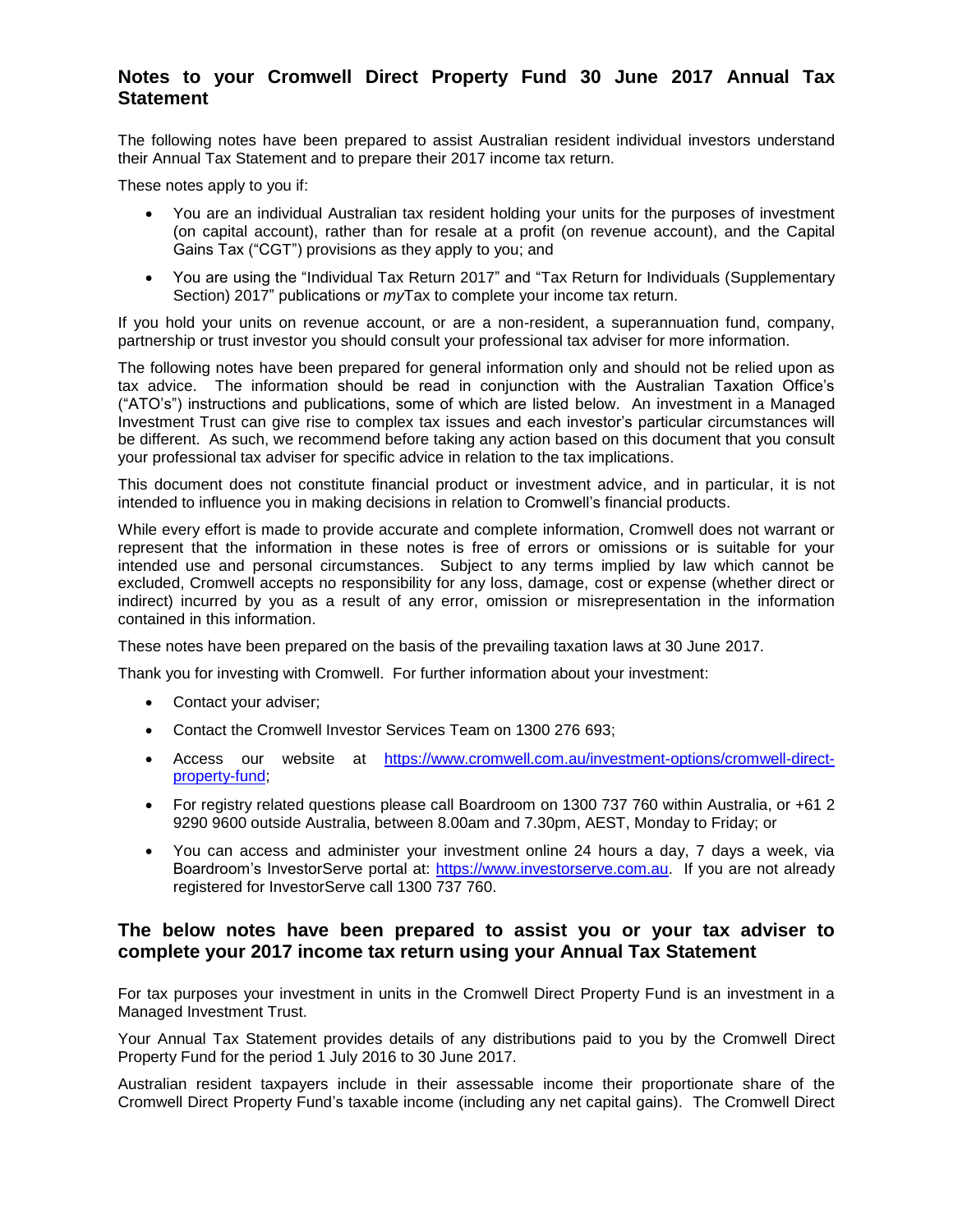Property Fund distributions are included in investor's assessable income for tax purposes on a present entitlement basis and not on a receipts basis. This means:

- the distribution paid in July 2017 in relation to the June 2017 month is included in your 2017 Annual Tax Statement; and
- the distribution paid in July 2016 in relation to the June 2016 month is not included in your 2017 Annual Tax Statement as it was included in your 2016 Annual Tax Statement.

For tax purposes the distributions from the Cromwell Direct Property Fund may comprise separate components including interest, dividends, other Australian taxable income, foreign income, capital gains and tax deferred amounts.

#### **Managed Investment Trust Regime**

Cromwell Direct Property Fund qualified as a Managed Investment Trust ("MIT") for the year ended 30 June 2017 in accordance with Division 275 of the Income Tax Assessment Act 1997 ("ITAA 1997"). Cromwell Direct Property Fund made an irrevocable election in 2015 to treat the disposal of its eligible assets as subject to CGT and not giving rise to revenue gains or losses.

### **Attribution Management Investment Trust Regime**

On 27 March 2017, Cromwell Funds Management Limited ("CFM") announced that it had amended the fund's constitution to allow CFM to choose for the Cromwell Direct Property Fund to apply the Attribution Managed Investment Trust ("AMIT") regime. You can view this announcement and the notice published on 16 March 2017 outlining the benefits of operating under the AMIT regime on the fund's webpage at <https://www.cromwell.com.au/investment-options/cromwell-direct-property-fund> under the section 'Continuous Disclosure & Updates'.

From 1 July 2017, CFM has made the irrevocable choice for the Cromwell Direct Property Fund to enter into the AMIT regime. The benefits of choosing to apply the AMIT regime are outlined in the above noted announcement. The choice to be an AMIT is not expected to impact the allocation of taxable income to investors.

#### **If you are using myTax:**

For resident individual holders using *my*Tax to lodge their individual income tax return the following section should be used as a guide to personalise your income tax return to ensure the relevant questions and sections are completed.

If the distribution from your investment in the Cromwell Direct Property Fund has been pre-filled for you, check this information against your Annual Tax Statement. If the information has not been pre-filled yet, transpose the amounts from your Annual Tax Statement in "Part A: Summary of 2017 Tax Return (supplementary section) Items" section to the tax return boxes corresponding to the 2017 Tax Return Labels shown on your Annual Tax Statement.

#### **Taxable Income – Question 13**

Using your Annual Tax Statement and the "Tax Return for Individuals (Supplementary Section) 2017" you should include at Question 13 of your income tax return any non-primary production income amount (Label 13U) See Part A of your Annual Tax Statement for these amount.

#### **Capital Gains – Question 18**

Your Cromwell Direct Property Fund distribution does not include any capital gains amounts for the 2017 financial year.

However, you should include at Question 18 any capital gains (or losses) otherwise arising in relation to your units and other investments. This may include capital gains arising from a disposal of your Cromwell Direct Property Fund units or from the tax deferred amounts depleting the cost base of your Cromwell Direct Property Fund units to nil (discussed further below).

## **Tax Deferred Amounts**

It is important that you apply the correct tax treatment to the tax deferred component of your Cromwell Direct Property Fund distributions over the life of your investment. While tax deferred amounts are